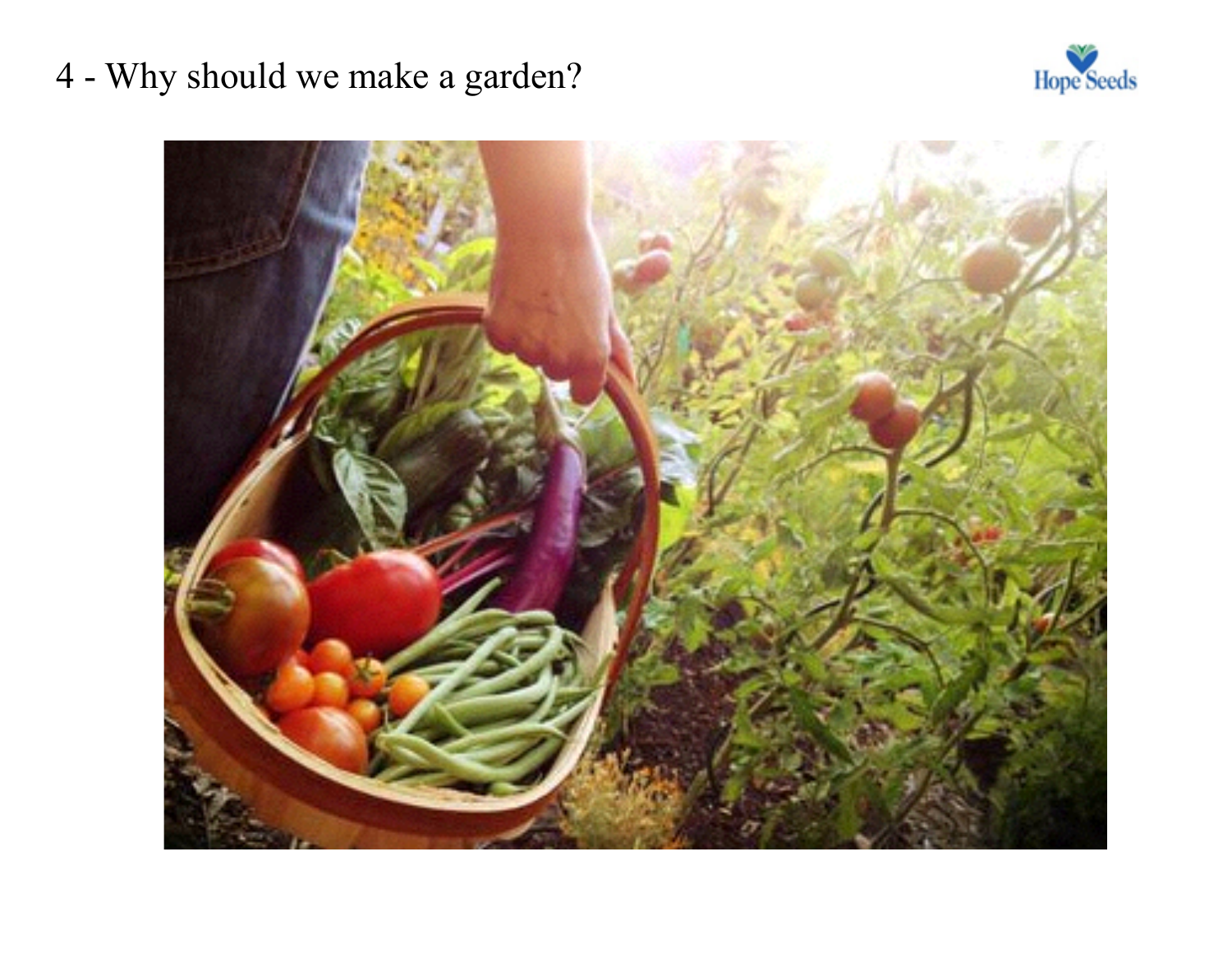## 4 - Why should we make a garden?

- We can make a garden to grow food for ourselves and our families, and to share food with our neighbors.
- A garden is also a good place to learn about working hard and caring for the earth God created. God made the first plants and the first garden, but now he wants us to be the gardeners, growing things on his beautiful earth.

God's Word: "I give you every seed bearing plant on the face of the whole earth and every tree that has fruit with seed in it. This will be yours for food." Genesis 1:29

\*God created plants with seeds so that we can keep growing the food we need.

\*God also plants seeds of his love in our lives so that we can keep growing more and more like Him.

**Activity:** (Materials: crayons or colored pencils)

Do the coloring page on Activity Card Ls. 4. Be sure to fill in the plate with your favorite vegetables and add more people around the table to share the food with.